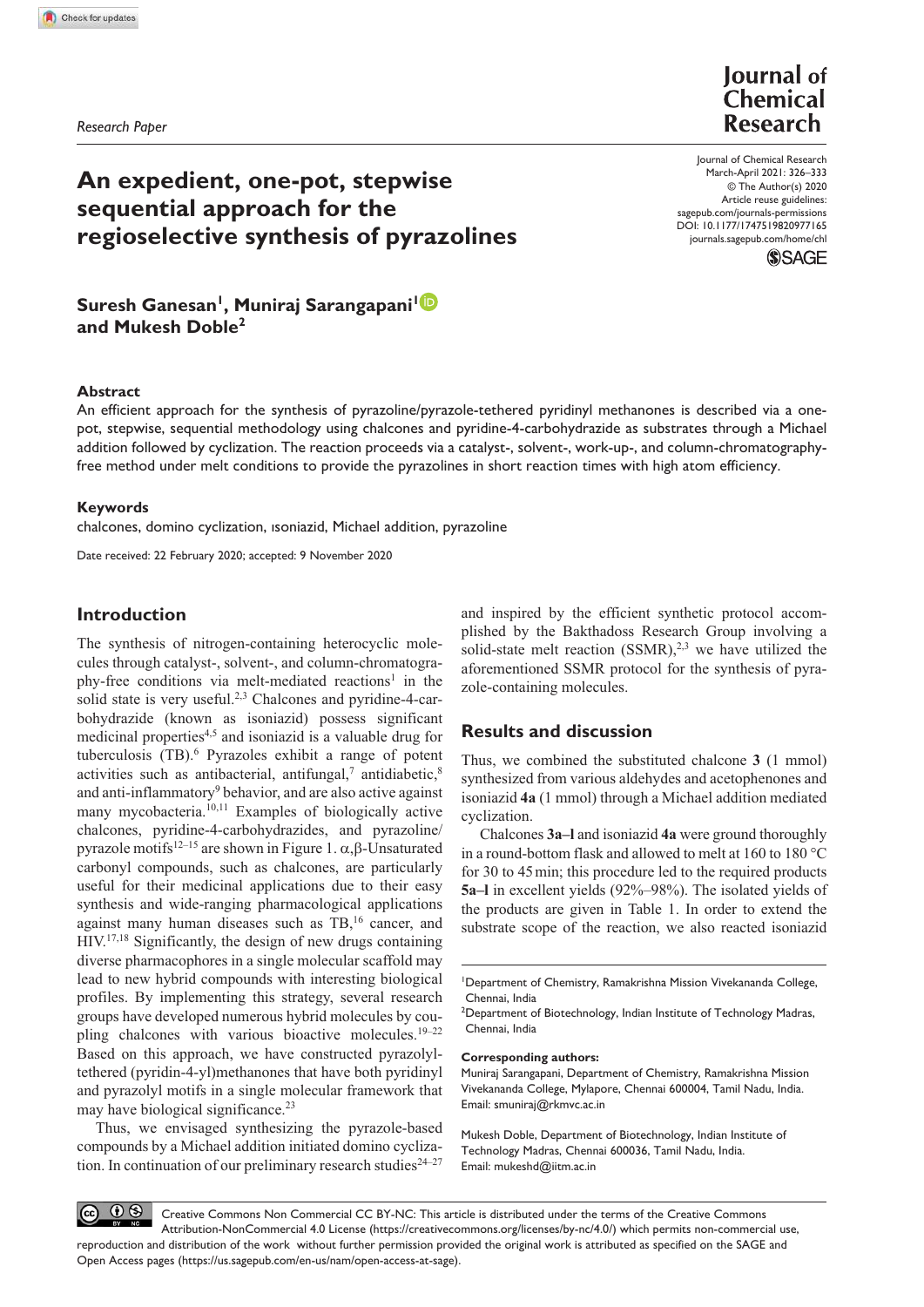

**Figure 1.** Representative examples of chalcone-, isoniazid-, pyrazoline- and pyrazole unit comprising potential molecules.

(**4a**) in a melt with *o*-benzylated chalcone **3m** at 170 °C for 45 min, which led to the pyrazoline **5m** in 93% yield (Scheme 1).

We then decided to broaden the ring size, so we reacted *o*-phenylenediamine (OPDA) (**4b**) in a melt at 200 °C for 45 min with **3m**. Unfortunately, the reaction was unsuccessful in providing the expected product **7** and the imidazole **6** was obtained instead (Scheme 1). An earlier report<sup>28</sup> revealed that the use of *meta-/para*-substituted chalcones gives benzodiazepines rather than imidazoles.<sup>29</sup> Owing to the presence of the *o*-benzyl unit in chalcone **3m**, steric hindrance may be the reason for the failure to obtain benzodiazepine **7**.

In order to extend the applicability of the reaction, the pyrazolines **5g-l** were treated with FeCl<sub>3</sub> in acetic acid which resulted in oxidation leading to the corresponding pyrazoles **8a–f** (Table 2).

The structures of the compounds **5m** and **6** were confirmed by single-crystal X-ray analysis (Figure 2). The spatial orientations of the substituents present on the pyrazole ring were established from the single-crystal X-ray diffraction (XRD) analysis of these pyrazoline and imidazole derivatives (**5m** and **6**), and their Cambridge Crystallographic Data Centre (CCDC) numbers are 1586980 and 1586981, respectively.

## **Conclusion**

We have successfully constructed pyrazolines and pyrazoles in a one-pot, stepwise approach with high regioselectivity. Some of the notable features are as follows: (1) the reaction creates new C–C, C=C, C–N, and C=N bonds in a unique fashion through a domino process that includes a Michael addition followed by a cyclization; (2) the reactions proceed under eco-friendly, solvent-free reaction conditions via a work-up-, catalyst-, chromatography-free method that provides excellent yields in short reaction times; (3) this protocol provides the opportunity for the synthesis of libraries of tri-substituted pyrazol(in)es with high atom efficiency ( $>96\%$ ); and (4) the structures of the newly synthesized molecules have been characterized by IR, NMR, and mass spectrometry, and by single-crystal

X-ray analyses. These pyrazoline/pyrazole products are currently undergoing biological screening.

# **Experimental**

#### *Materials and methods*

All reagents and chemicals were obtained from Sigma-Aldrich (St. Louis, MO, USA) and Merck (Bangalore, Karnataka, India).

## *Physical and chemical characterization*

A Perkin Elmer fourier transform infrared spectroscopy (FTIR) (4000-400 cm−1) instrument was used to record the IR spectra as KBr pellets.  $\rm{^1H}$  and  $\rm{^{13}C}$  NMR spectra were obtained at 500 and 125 MHz (BRUKER AV-ΙΙΙ, fouriertransform nuclear magnetic resonance (FT-NMR) spectrometer) using  $CDCI<sub>3</sub>$  as the solvent and tetramethylsilane (TMS) as an internal standard. The DEPT135 spectrum was recorded in a standard manner ( $\theta$  = 135 pulse program). Mass spectra were recorded on a Thermo Scientific Orbitrap Elite mass spectrometer. The XRD studies were conducted on a Bruker Kappa APE XII diffractometer. Thin-layer chromatography (TLC) was performed using pre-coated silica gel sheets, and the spots were observed by ultraviolet (UV) and iodine vapor absorption.

#### Synthesis of chalcones **3a**

The aldehyde (1 mmol) and substituted acetophenone (1 mmol) were dissolved in ethanol (20 mL) in the presence of 40% NaOH. The reaction mixture was stirred at room temperature for 4 h and neutralized with 1N HCl. The resulting precipitate was filtered, and the crude sample was washed with hot ethanol and dried.<sup>24,25</sup>

## Synthesis of isoniazid-containing pyrazoline **5a***:* Typical procedure

A mixture of substituted chalcone **3a** (0.298 g, 1 mmole) and pyridine-4-carboxylic acid hydrazide **4** (0.137 g, 1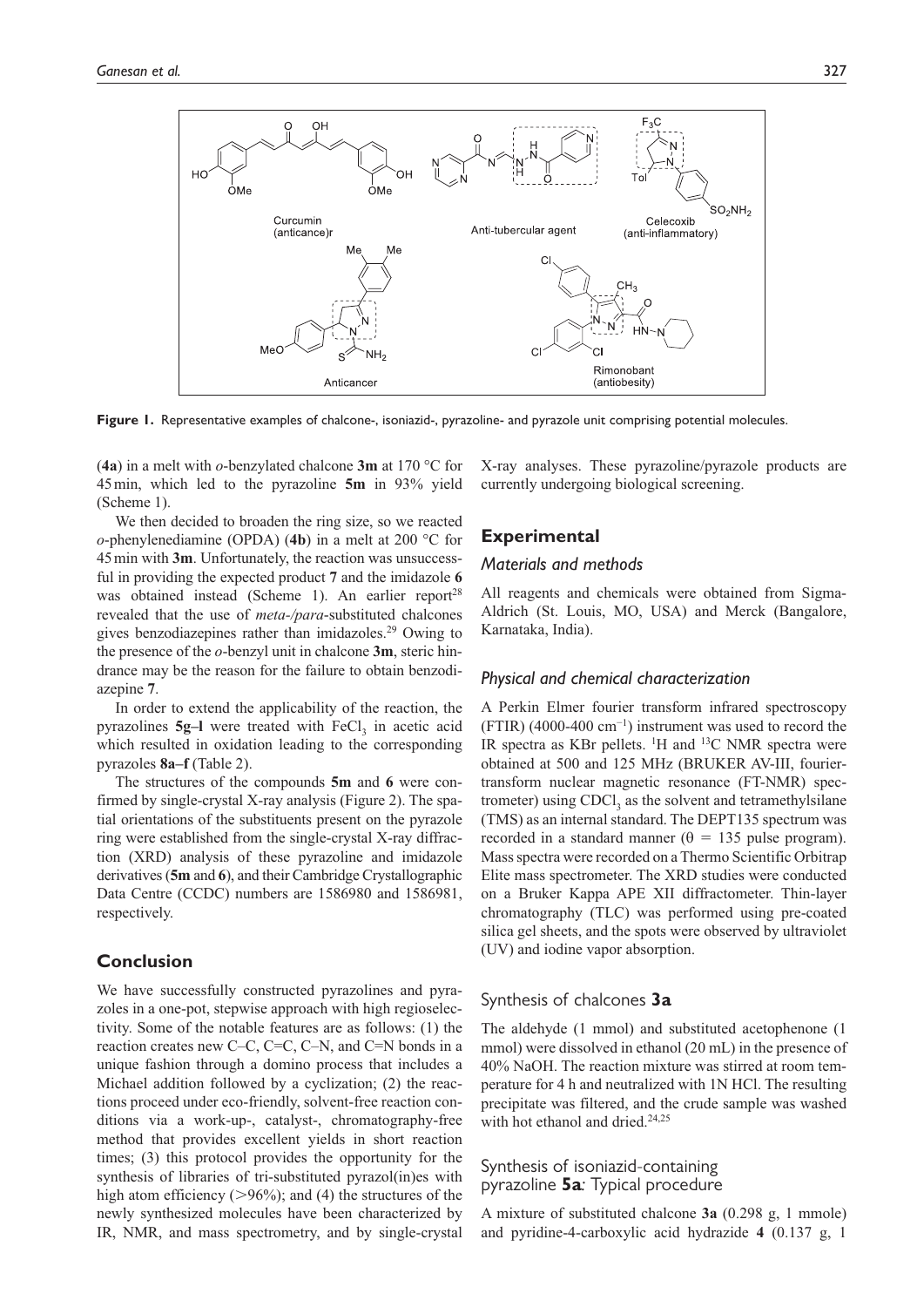

**Table 1.** Synthesis of pyrazolines **5a–l** from chalcone derivatives **3a–l**.

 *(Continued)*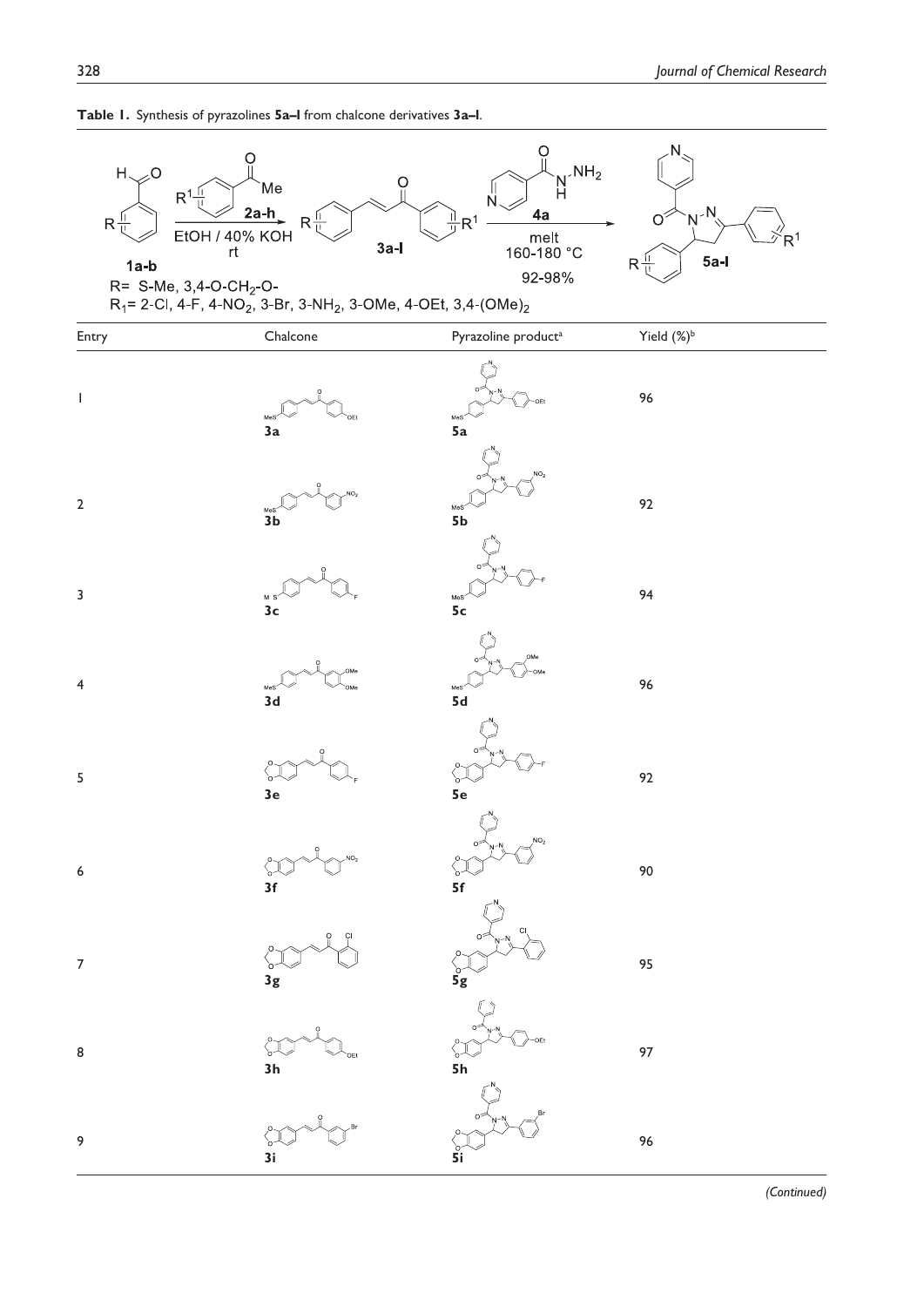**Table 1.** (Continued)

| Entry        | Chalcone                     | Pyrazoline product <sup>a</sup>  | Yield $(\%)^b$ |
|--------------|------------------------------|----------------------------------|----------------|
| $\vert 0$    | $\circ$<br>.OMe<br>3j        | OMe<br>0 <sup>5</sup><br>5j      | 95             |
| $\mathbf{H}$ | $\Omega$<br>$NH_2$<br>3k     | $\,$ NH <sub>2</sub><br>ΟF<br>5k | 96             |
| 12           | $\circ$<br>OMe<br>`OMe<br>31 | OMe<br>$\circ$<br>OMe<br>51      | 98             |

<sup>a</sup>All products were fully characterized by spectroscopic analysis. blsolated yields of pure products.



**Scheme 1.** Synthesis of **5m** and **6** from **3m**.

mmol) in a round-bottomed flask was ground thoroughly to make a homogeneous solid that was allowed to melt at 160 °C for 30 min. After cooling, the crude mass was washed with EtOAc/hexane mixture (1:3) to give the product **5a** in 96% yield.<sup>30</sup>

# Synthesis of isoniazid-containing pyrazole **8a**

A solution of the pyrazoline **5e** (1 mmol), ferric chloride  $(0.2 \text{ mmol}, 2 \text{ mol}),$  and acetic acid  $(10 \text{ mL})$  was stirred at room temperature. The formation of the pyrazole was monitored by TLC, and the reaction mixture was quenched with aqueous  $\text{NaHCO}_3$  (30 mL). The reaction mixture was then extracted with CHCl<sub>3</sub>. The organic phase was dried and concentrated under reduced pressure to provide the pyrazole<sup>31</sup> **8a** in good yield.

*(3-(4-ethoxyphenyl)-5-(4-(methylthio)phenyl)-4,5-dihydro-1H-pyrazol-1-yl)(pyridin-4-yl)methanone (***5a***).* Mp = 145– 146 °C; R<sub>f</sub> = 0.40 (hexane/EtOAc, 1:1); IR (KBr, cm<sup>-1</sup>): 3042, 2974, 2924, 1649; <sup>1</sup>H NMR (500 MHz, CDCl<sub>3</sub>) δ 8.76 (d, *J* = 6.1 Hz, 2H), 7.86 (d, *J* = 6.0 Hz, 2H), 7.65

(d, *J* = 8.8 Hz, 2H), 7.28 (d, *J* = 9.8 Hz, 2H), 7.26 (d, *J*  $= 2.2$  Hz, 2H),  $6.97 - 6.92$  (m, 2H),  $5.75$  (dd,  $J_{12} = 11.6$ , 4.7 Hz, 1H), 4.10 (q,  $J = 7.0$  Hz, 2H), 3.80 (dd,  $J_{12} =$ 17.6, 11.6 Hz, 1H), 3.23 (dd,  $J_{1,2} = 14.0$ , 3.6 Hz, 1H), 2.48 (s, 3H), 1.46 (t, J = 7.0 Hz, 3H); <sup>13</sup>C NMR (126 MHz, CDCl<sub>3</sub>) δ 161.17, 156.74, 149.67, 141.81, 138.26, 138.06, 128.52, 127.19, 126.35, 123.75, 122.53, 117.82, 114.76, 63.71, 60.76, 41.68, 15.94, 14.69; HRMS (ESI): m/z [M]<sup>+</sup> calculated for  $C_{24}H_{23}N_3O_2S$ : 417.1511; found: 417.1540.

*(5-(4-(methylthio)phenyl)-3-(3-nitrophenyl)-4,5-dihydro-1H-pyrazol-1-yl)(pyridin-4-yl)methanone (***5b***).* Mp = 153–154 °C;  $R_f = 0.27$  (hexane/EtOAc, 1:1); IR (KBr, cm<sup>-1</sup>): 3043, 2919, 1663, 1532; <sup>1</sup>H NMR (500 MHz, CDCl<sub>3</sub>) δ 8.81 (d, *J*  $= 6.0$  Hz, 2H), 8.44 (t,  $J = 1.8$  Hz, 1H), 8.32 (ddd,  $J_{123} =$ 8.2, 2.1, 0.8 Hz, 1H), 8.10 (d, *J* = 7.9 Hz, 1H), 7.89 (d, *J* = 5.7 Hz, 2H), 7.66 (t, *J* = 8.0 Hz, 1H), 7.28 (d, *J* = 9.6 Hz, 4H), 5.84 (dd,  $J_{1,2} = 11.8$ , 5.0 Hz, 1H), 3.91 (dd,  $J_{1,2} =$ 17.9, 11.8 Hz, 1H), 3.33 (dd,  $J_{1,2} = 17.9$ , 5.1 Hz, 1H), 2.48 (s, 3H); <sup>13</sup>C NMR (126 MHz, CDCl<sub>3</sub>)  $\delta$  164.08, 154.03, 148.62, 142.54, 138.99, 137.18, 132.53, 132.21, 130.14, 130.06, 127.19, 126.25, 125.26, 124.02, 121.71, 61.32,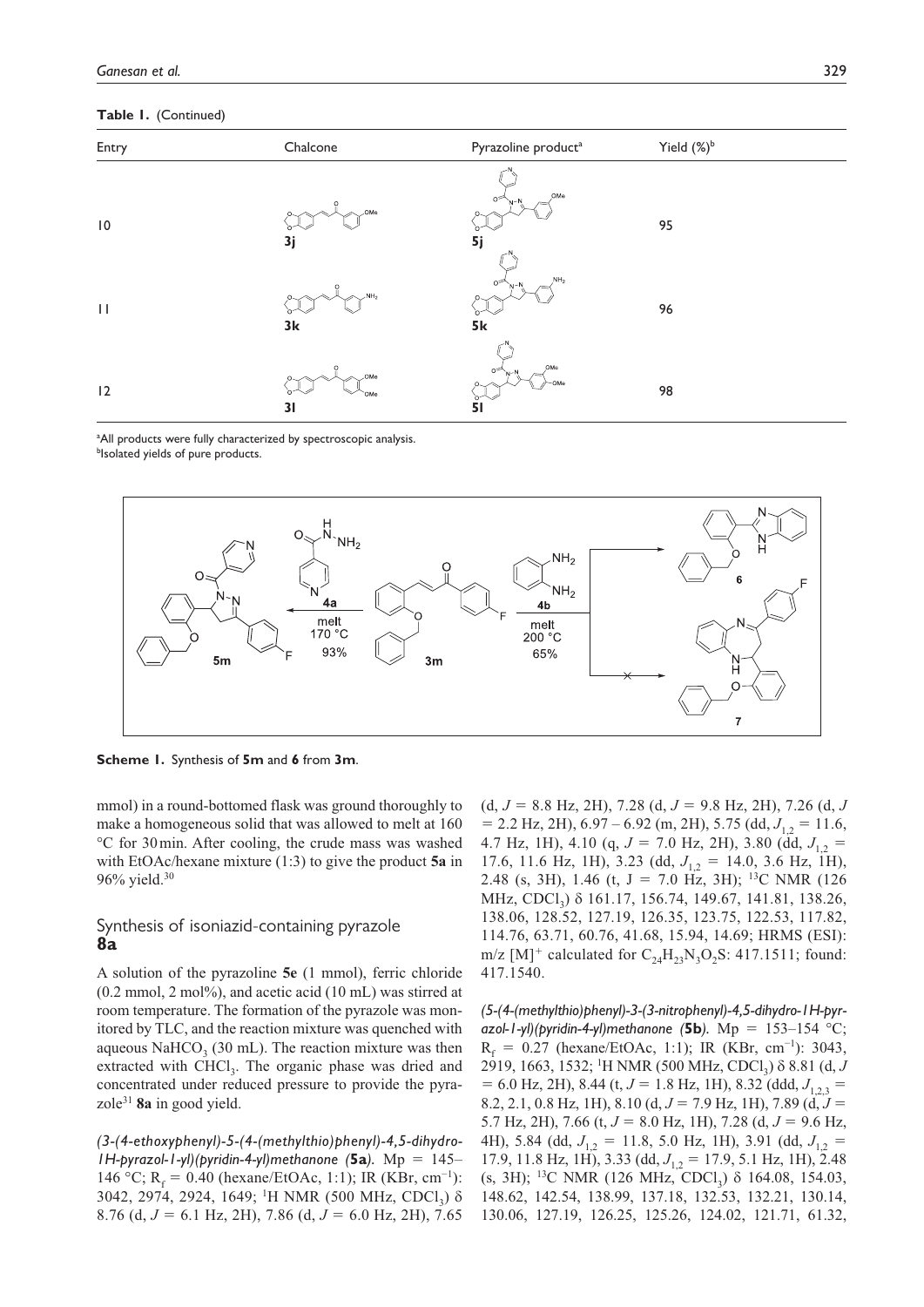

**Table 2.** Synthesis of pyrazole derivatives **8a–f** from pyrazolines **5e–j**.

<sup>a</sup>All products were fully characterized by spectroscopic analysis. **blsolated yields of pure products.** 

41.59, 15.71; HRMS (ESI):  $m/z$  [M] $+$ <sup>1</sup> calculated for  $C_{22}H_{18}N_4O_3S$ : 418.1100; found: 419.1187.

*(3-(4-fluorophenyl)-5-(4-(methylthio)phenyl)-4,5-dihydro-1H-pyrazol-1-yl)(pyridin-4-yl)methanone (***5c***).* Mp = 156– 157 °C;  $R_f = 0.44$  (hexane/EtOAc, 1:1); IR (KBr, cm<sup>-1</sup>): 3034, 2993, 2946, 2921, 1644, 1328; <sup>1</sup>H NMR (500 MHz, CDCl<sup>3</sup> ) δ 8.77 (d, *J* = 5.8 Hz, 2H), 7.86 (d, *J* = 5.8 Hz, 2H), 7.73 – 7.68 (m, 2H), 7.29 – 7.23 (m, 4H), 7.16 – 7.11 (m, 2H), 5.77 (dd,  $J_{1,2} = 11.7$ , 4.9 Hz, 1H), 3.82 (dd,  $J_{1,2} =$ 17.8, 11.7 Hz, 1H), 3.24 (dd,  $J_{1,2} = 17.8$ , 4.9 Hz, 1H), 2.47 (s, 3H); <sup>13</sup>C NMR (126 MHz, CDCl<sub>3</sub>)  $\delta$  164.28 (<sup>1</sup>J<sub>C–F</sub> = 253.2 Hz), 163.98, 163.28, 155.11, 149.07, 142.30, 138.59, 137.75, 128.93  $({}^{3}J_{C-F} = 8.8 \text{ Hz})$ , 127.16, 127.05  $({}^{4}J_{C-F} =$ 2.52 Hz), 126.31, 123.89, 116.12 ( $\mathcal{Y}_{C-F}$  = 22.6 Hz), 116.03, 60.99, 41.72; HRMS (ESI):  $m/z$   $[M]$ <sup>+</sup> calculated for  $C_{22}H_{18}FN_3OS: 391.1155$ ; found: 391.1180.

*(3-(3,4-dimethoxyphenyl)-5-(4-(methylthio)phenyl)-4,5-dihydro-1H-pyrazol-1-yl)(pyridin-4-yl)methanone (***5d***).* Mp = 140– 141 °C; R<sub>f</sub> = 0.18 (hexane/EtOAc, 1:1); IR (KBr, cm<sup>-1</sup>): 3063, 2922, 1733, 1647; <sup>1</sup>H NMR (500 MHz, CDCl<sub>3</sub>) δ 8.80 (d, *J* = 4.8 Hz, 2H), 8.01 (d, *J* = 5.5 Hz, 2H), 7.28 (dd, *J*<sub>1,2</sub> = 7.1, 3.9 Hz, 5H), 7.20 (dd, *J*<sub>1,2</sub> = 8.3, 1.9 Hz, 1H), 6.91 (dd,  $J_{1,2} = 8.4$ , 2.0 Hz, 1H), 5.76 (dd,  $J_{1,2} = 11.6$ , 4.7 Hz, 1H), 3.95 (s, 3H), 3.92 (s, 3H), 3.84 (dd,  $J_{1,2} = 17.7$ , 11.6 Hz, 1H), 3.27 (dd,  $J_{1,2} = 17.7, 4.7$  Hz, 1H), 2.48 (s, 3H); <sup>13</sup>C NMR (101 MHz, CDCl<sub>3</sub>) δ 162.93, 157.74, 151.83, 149.34, 148.99, 142.66, 141.22, 137.69, 127.16, 126.36, 124.72, 123.35, 120.99, 110.84, 108.90, 60.94, 55.99, 55.95, 41.78, 15.76; HRMS (ESI): m/z [M]<sup>+</sup> calculated for  $C_{24}H_{23}N_3O_3S$ : 433.1460; found: 433.1490.

*(5-(benzo[d][1,3]dioxol-5-yl)-3-(4-fluorophenyl)-4,5-dihydro-1Hpyrazol-1-yl)(pyridin-4-yl)methanone (***5e***).* Mp = 143–144 °C;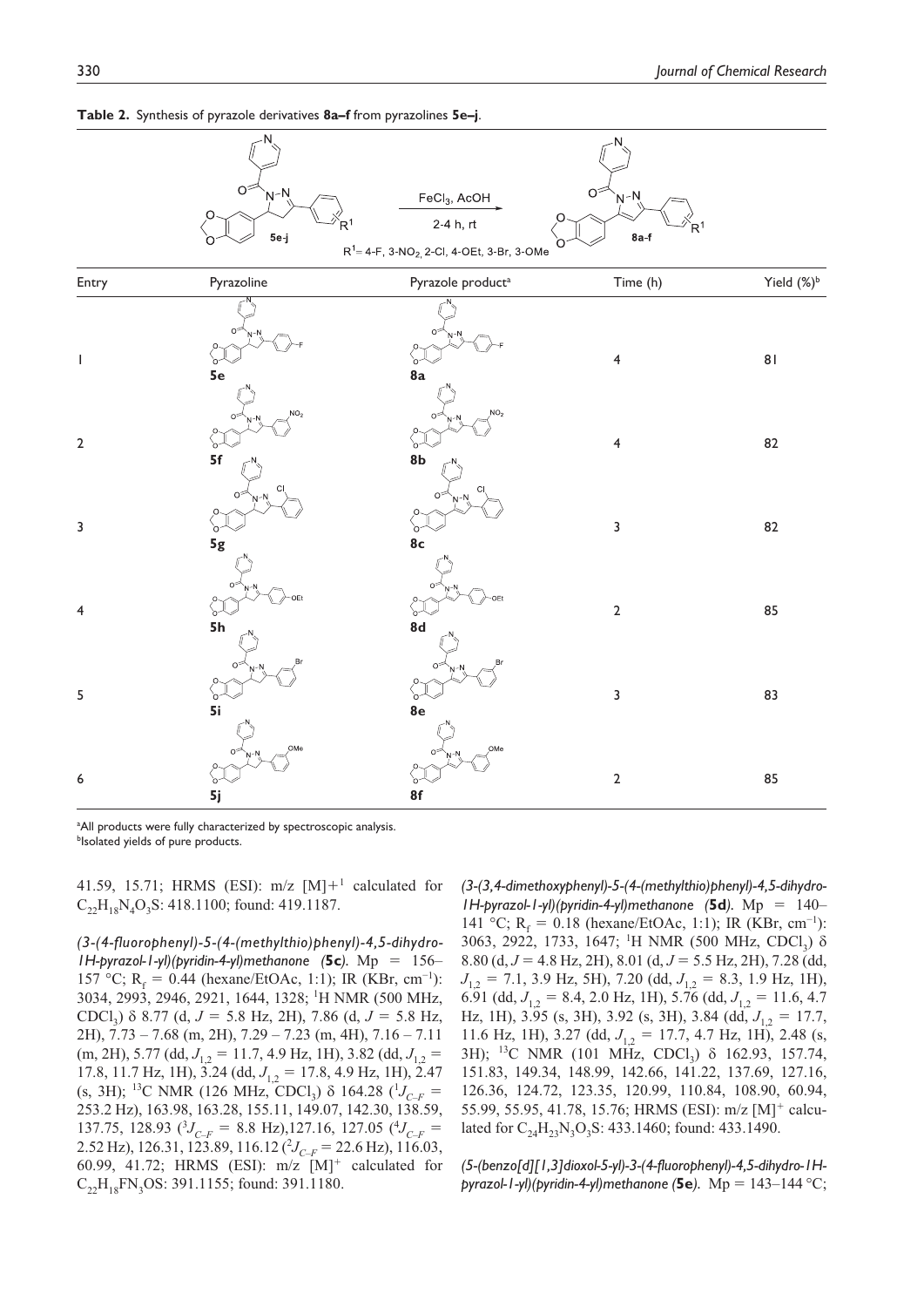

**Figure 2.** ORTEP diagrams of compounds **5m** and **6**.

 $R_f = 0.46$  (hexane/EtOAc, 1:1); IR (KBr, cm<sup>-1</sup>): 3065, 3043, 2945, 2922, 1749, 1646, 1332; <sup>1</sup>H NMR (500 MHz, CDCl<sup>3</sup> ) δ 8.75 (d, *J* = 5.4 Hz, 2H), 7.83 (d, *J* = 5.8 Hz, 2H), 7.69 (dd, *J*1,2 <sup>=</sup> 8.7, 5.3 Hz, 2H), 7.12 (t, *<sup>J</sup>* <sup>=</sup> 8.5 Hz, 2H), 6.83 (dd,  $J_{1,2} = 8.0$ , 1.1 Hz, 1H), 6.78 (d,  $J = 7.9$  Hz, 2H), 5.93 (s, 2H), 5.72 (dd,  $J_{1,2} = 11.6$ , 4.8 Hz, 1H), 3.78 (dd,  $J_{1,2}$ )  $= 17.8, 11.7 \text{ Hz}, 1H$ ),  $3.\overline{21}$  (dd,  $J_{1.2} = 17.8, 4.8 \text{ Hz}, 1H$ ); <sup>13</sup>C NMR (126 MHz, CDCl<sub>3</sub>)  $\delta$  164.24 (<sup>1</sup>J<sub>C–F</sub> = 253.2 Hz), 164.19, 155.00, 149.49, 148.29, 147.38, 141.90, 135.05, 128.91 ( ${}^{3}J_{C-F}$  = 8.8 Hz), 127.12 ( ${}^{4}J_{C-F}$  = 2.5 Hz), 123.72, 119.36, 116.26, 116.08  $(^{2}J_{C-F} = 22.6$  Hz), 108.65, 106.00, 101.26, 61.18, 41.85; HRMS (ESI): m/z [M]+<sup>1</sup> calculated for  $C_{22}H_{16}FN_3O_3$ : 389.1176; found: 390.1251.

*(5-(benzo[d][1,3]dioxol-5-yl)-3-(3-nitrophenyl)-4,5-dihydro-1Hpyrazol-1-yl)(pyridin-4-yl)methanone (***5f***).* Mp = 132–133 °C;  $R_f = 0.29$  (hexane/EtOAc, 1:1); IR (KBr, cm<sup>-1</sup>): 3055, 3028, 2928, 1770, 1644, 1527; <sup>1</sup>H NMR (500 MHz, CDCl<sub>3</sub>) δ 8.81 (d, *J* = 5.5 Hz, 2H), 8.43 (s, 1H), 8.35 – 8.30 (m, 1H), 8.10 (d, *J* = 7.8 Hz, 1H), 7.89 (d, *J* = 5.0 Hz, 2H), 7.66 (t, *J* = 8.0 Hz, 1H), 6.87 – 6.76 (m, 3H), 5.97 (s, 2H), 5.80 (dd,  $J_{12} = 11.7$ , 4.9 Hz, 1H), 3.89 (dd,  $J_{12} = 17.9$ , 11.8 Hz, 1H), 3.32 (dd,  $J_{12} = 17.9$ , 5.0 Hz, 1H); <sup>13</sup>C NMR  $(126 \text{ MHz}, \text{CDCl}_3)$   $\delta$  164.10, 154.00, 148.62, 148.43, 147.62, 142.58, 134.40, 132.55, 132.19, 130.25, 130.05, 125.25, 124.02, 121.71, 119.41, 108.78, 105.91, 101.36, 61.53, 41.74; HRMS (ESI):  $m/z$  [M] $+$ <sup>1</sup> calculated for  $C_{22}H_{16}N_4O_5$ : 416.1121; found: 417.1198.

*(5-(benzo[d][1,3]dioxol-5-yl)-3-(2-chlorophenyl)-4,5-dihydro-1H-pyrazol-1-yl)(pyridin-4-yl)methanone (***5g***).* Mp = 124– 125 °C;  $R_f = 0.46$  (hexane/EtOAc, 1:1); IR (KBr, cm<sup>-1</sup>): 3031, 2919, 1713, 1644; <sup>1</sup>H NMR (500 MHz, CDCl<sub>3</sub>) δ 8.73 (d, *J* = 4.7 Hz, 2H), 7.88 (d, *J* = 5.8 Hz, 2H), 7.65 (d, *J* = 7.7 Hz, 1H), 7.44 (dd, *J*<sub>1,2</sub> = 7.9, 1.2 Hz, 1H), 7.35 (td, *J* = 7.7, 1.8 Hz, 1H), 7.33 – 7.28 (m, 1H), 6.85 (d, *J* = 8.0 Hz, 1H),  $6.81 - 6.77$  (m, 2H),  $5.93$  (s, 2H),  $5.71$  (dd,  $J_{12} =$ 11.6, 4.6 Hz, 1H), 3.98 (dd,  $J_1$ , = 18.3, 11.7 Hz, 1H), 3.39  $(dd, J_{1,2} = 18.3, 4.7 \text{ Hz}, 1\text{H}; \overline{13} \text{C} \text{ NMR} (126 \text{ MHz}, \text{CDCl}_3)$ δ 164.18, 155.64, 148.76, 148.27, 147.40, 142.22, 134.82, 133.04, 131.33, 131.16, 130.44, 129.86, 127.12, 124.08,

119.44, 108.64, 106.07, 101.25, 61.29, 44.52; HRMS (ESI): m/z [M]<sup>+</sup> calculated for  $C_{22}H_{16}CIN_{3}O_{3}$ : 405.0880; found: 405.0910.

*(5-(benzo[d][1,3]dioxol-5-yl)-3-(4-ethoxyphenyl)-4,5-dihydro-1H-pyrazol-1-yl)(pyridin-4-yl)methanone (***5h***).* Mp = 129– 130 °C;  $R_f = 0.30$  (hexane/EtOAc, 1:1); IR (KBr, cm<sup>-1</sup>): 3065, 3045, 2977, 2918, 1647; <sup>1</sup>H NMR (500 MHz, CDCl<sub>3</sub>) δ 8.77 (d, *J* = 5.9 Hz, 2H), 7.92 (d, *J* = 5.6 Hz, 2H), 7.64  $(d, J = 8.8 \text{ Hz}, 2\text{H}), 6.94 (d, J = 8.8 \text{ Hz}, 2\text{H}), 6.85 (dd, J<sub>1.2</sub>)$  $= 8.0, 1.6$  Hz, 1H),  $6.81 - 6.77$  (m, 2H),  $5.95$  (s, 2H),  $5.70$  $(dd, J_{12} = 11.5, 4.6 \text{ Hz}, 1\text{H}$ ), 4.09 (q,  $J = 7.0 \text{ Hz}, 2\text{H}$ ), 3.78  $(dd, J_{12} = 17.7, 11.6 \text{ Hz}, 1\text{H}$ ), 3.22  $(dd, J_{12} = 17.7, 4.7 \text{ Hz}$ , 1H), 1.46 (t,  $J = 7.0$  Hz, 3H); <sup>13</sup>C NMR (126 MHz, CDCl<sub>3</sub>) δ 163.55, 161.23, 156.09, 148.67, 148.26, 147.32, 142.85, 135.17, 128.54, 124.15, 123.10, 119.42, 114.77, 108.63, 106.06, 101.23, 63.71, 61.00, 41.85, 14.68; HRMS (ESI): m/z [M]+<sup>1</sup> calculated for  $C_{24}H_{21}N_3O_4$ : 415.1532; found: 416.1612.

*(5-(benzo[d][1,3]dioxol-5-yl)-3-(3-bromophenyl)-4,5-dihydro-1H-pyrazol-1-yl)(pyridin-4-yl)methanone (***5i***).* Mp = 167–168 °C; R<sub>c</sub> = 0.38 (hexane/EtOAc, 1:1); IR (KBr, cm<sup>-1</sup>): 3027, 3055, 2918, 1778, 1645; <sup>1</sup>H NMR (500 MHz, CDCl<sub>3</sub>) δ 8.80 (d, *J* = 5.6 Hz, 2H), 7.90 (d, *J* = 5.6 Hz, 2H), 7.81 (s, 1H), 7.64 (d,  $J = 7.8$  Hz, 1H), 7.60 (ddd,  $J_{1,2,3} = 7.9$ , 1.8, 0.8 Hz, 1H), 7.33 (t, *J* = 7.9 Hz, 1H), 6.86 – 6.76 (m, 3H), 5.96 (s, 2H), 5.74 (dd,  $J_{12} = 11.7$ , 4.8 Hz, 1H), 3.80 (dd,  $J_{12}$  = 17.9, 11.7 Hz, 1H), 3.23 (dd,  $J_{12}$  = 17.9, 4.9 Hz, 1H); <sup>13</sup>C NMR (126 MHz, CDCl<sub>3</sub>)  $\delta$  163.88, 154.88, 148.51, 148.36, 147.50, 142.79, 134.68, 133.80, 132.75, 130.42, 129.78, 125.37, 124.11, 123.06, 119.40, 108.71, 105.97, 101.30, 61.26, 41.71; HRMS (ESI):  $m/z$  [M]+<sup>1</sup> calculated for  $C_{22}H_{16}BrN_3O_3$ : 449.0375; found: 450.0454.

*(5-(benzo[d][1,3]dioxol-5-yl)-3-(3-methoxyphenyl)-4,5-dihydro-1H-pyrazol-1-yl)(pyridin-4-yl)methanone (***5j***).* Mp = 141–142 °C; R<sub>f</sub> = 0.29 (hexane/EtOAc, 1:1); IR (KBr, cm<sup>-1</sup>): 3063, 2912, 1731, 1643; <sup>1</sup>H NMR (500 MHz, CDCl<sub>3</sub>) δ 8.76 (d, *J* = 5.9 Hz, 2H), 7.86 (d, *J* = 6.0 Hz, 2H), 7.35 (t, *J* = 7.9 Hz, 1H),  $7.29 - 7.23$  (m, 2H),  $7.01$  (dd,  $J_{12} = 8.1, 2.5$  Hz,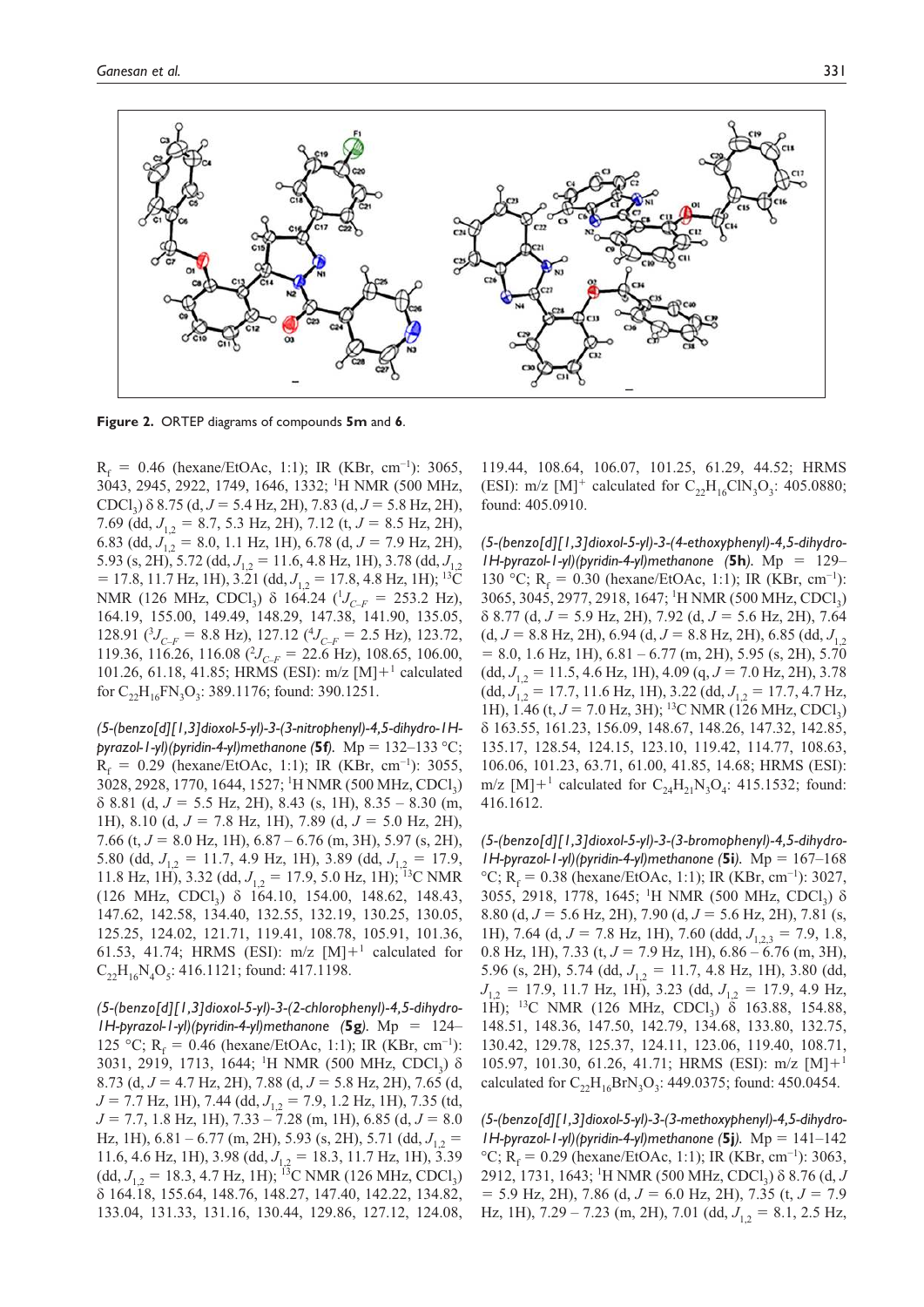1H), 6.84 (dd,  $J_{1,2} = 8.0$ , 1.3 Hz, 1H), 6.81 – 6.77 (m, 2H), 5.94 (s, 2H), 5.71 (dd,  $J_{1,2} = 11.6$ , 4.7 Hz, 1H), 3.84 (s, 3H), 3.79 (dd,  $J_{1,2} = 17.8$ , 11.7 Hz, 1H), 3.22 (dd,  $J_{1,2} = 17.8$ , 4.8 Hz, 1H); <sup>13</sup>C NMR (126 MHz, CDCl<sub>3</sub>) δ 164.13, 159.83, 156.03, 149.27, 148.27, 147.36, 142.05, 135.08, 132.11, 129.94, 123.88, 123.10, 119.46, 116.44, 112.18, 108.64, 106.05, 101.24, 61.14, 55.37, 41.87; HRMS (ESI): m/z  $[M]^+$  calculated for  $C_{23}H_{19}N_3O_4$ : 401.1376; found: 401.1405.

*(3-(3-aminophenyl)-5-(benzo[d][1,3]dioxol-5-yl)-4,5-dihydro-1H-pyrazol-1-yl)(pyridin-4-yl)methanone (***5k***).* Mp = 181– 182 °C; R<sub>f</sub> = 0.11 (hexane/EtOAc, 1:1); IR (KBr, cm<sup>-1</sup>): 3327, 3027, 2987, 2922, 1649; <sup>1</sup>H NMR (500 MHz, CDCl<sub>3</sub>) δ 8.76 (d, *J* = 5.9 Hz, 2H), 7.85 (d, *J* = 5.5 Hz, 2H), 7.22  $(t, J = 7.8 \text{ Hz}, 1\text{H}), 7.08 - 7.01 \text{ (m, 2H)}, 6.84 \text{ (dd, } J_{1,2} =$ 8.0, 1.5 Hz, 1H), 6.80 – 6.77 (m, 3H), 5.95 (s, 2H), 5.69  $(dd, J_{1,2} = 11.6, 4.7 \text{ Hz}, 1\text{H}$ ), 3.76  $(dd, J_{1,2} = 17.8, 11.6 \text{ Hz}$ , 1H), 3.28 (s, 2H), 3.20 (dd,  $J_{1,2} = 17.8$ , 4.7 Hz, 1H); <sup>13</sup>C NMR (126 MHz, CDCl<sub>3</sub>) δ 164.11, 156.38, 149.40, 148.25, 147.32, 146.79, 142.09, 135.16, 131.73, 129.77, 123.83, 119.39, 117.72, 117.44, 112.51, 108.62, 106.06, 101.23, 61.03, 41.88; HRMS (ESI):  $m/z$  [M]<sup>+</sup> calculated for  $C_{22}H_{18}N_4O_3$ : 386.1379; found: 386.1408.

*(5-(benzo[d][1,3]dioxol-5-yl)-3-(3,4-dimethoxyphenyl)-4,5-dihydro-1H-pyrazol-1-yl)(pyridin-4-yl)methanone (***5l***).* Mp = 122–123 °C;  $R_f = 0.14$  (hexane/EtOAc, 1:1); IR (KBr, cm<sup>-1</sup>): 3003, 2955, 2925, 1638, 1332; <sup>1</sup>H NMR (500 MHz, CDCl<sup>3</sup> ) δ 8.79 (d, *J* = 5.9 Hz, 2H), 7.99 (d, *J* = 6.0 Hz, 2H), 7.29 (s, 1H), 7.19 (dd, *J* = 8.3, 2.0 Hz, 1H), 6.91 (d, *J*  $= 8.4$  Hz, 1H), 6.86 (dd,  $J_{1,2} = 8.0$ , 1.6 Hz, 1H), 6.81 (s, 1H), 6.80 – 6.78 (m, 1H), 5.96 (s, 1H), 5.72 (dd,  $J_{1,2} = 11.5$ , 4.6 Hz, 1H), 3.95 (s, 1H), 3.91 (s, 1H), 3.81 (dd,  $J_{1,2} = 17.7$ , 11.6 Hz, 1H), 3.25 (dd,  $J_{1,2} = 17.7, 4.7$  Hz, 1H); <sup>13</sup>C NMR (126 MHz, CDCl<sup>3</sup> ) δ 163.02, 156.50, 151.80, 149.32, 148.32, 147.43, 147.35, 144.18, 134.90, 124.64, 123.40, 120.97, 119.47, 110.83, 108.89, 108.67, 106.03, 101.28, 77.28, 77.02, 76.77, 61.14, 56.04, 55.98, 41.92; m/z [M]<sup>+</sup> calculated for  $C_{24}H_{21}N_3O_5$ : 431.1481; found: 431.1512.

*(5-(2-(benzyloxy)phenyl)-3-(4-fluorophenyl)-4,5-dihydro-1Hpyrazol-1-yl)(pyridin-4-yl)methanone (***5m***).* Mp = 148–149 °C; R<sub>f</sub> = 0.45 (hexane/EtOAc, 1:1); IR (KBr, cm<sup>-1</sup>): 3057, 2983, 2919, 1725, 1607; <sup>1</sup>H NMR (400 MHz, CDCl<sub>3</sub>) δ 8.64 (d, J = 5.9 Hz, 2H), 7.68 (dd, J<sub>12</sub> = 4.5, 1.6 Hz, 2H), 7.51 – 7.45 (m, 2H), 7.29 – 7.26 (m, 2H), 7.24 – 7.16 (m, 5H), 7.02 – 6.87 (m, 4H), 5.92 (dd,  $J_{12} = 11.8$ , 5.5 Hz, 1H), 5.01 (s, 2H), 3.63 (dd,  $J_{1,2} = 17.6$ , 11.9 Hz, 1H), 3.13 (dd,  $J_{1,2}$  = 17.6, 5.6 Hz, 1H); <sup>13</sup>C NMR (101 MHz, CDCl<sub>3</sub>) δ  $163.18$ , 163.01 ( $^1J_{C-F}$  = 252.5 Hz), 154.60, 154.29, 148.60, 140.90, 135.43, 128.15, 127.73 (<sup>3</sup> *<sup>J</sup>C–F* <sup>=</sup> 8.0 Hz), 127.48, 127.32, 127.09, 126.67, 126.43, 126.37 ( $^{4}J_{C-F}$  = 6.0 Hz), 122.72, 120.04, 114.79  $(^{2}J_{C-F} = 22.2 \text{ Hz})$ , 111.22, 69.29, 57.34, 39.51; HRMS (ESI):  $m/z$   $[M]^+$  calculated for  $C_{28}H_{22}FN_{3}O_{2}$ : 451.1696; found: 451.1422.

*2-(2-(benzyloxy)phenyl)-1H-benzo[d]imidazole (***6***).* Mp = 142–144 °C;  $R_f = 0.35$  (hexane/EtOAc, 1:1); IR (KBr, cm−1): 1346, 1680, 2998, 3174; <sup>1</sup>H NMR (500 MHz, CDCl<sub>3</sub>):  $\delta$  5.20 (s, 2H), 7.04 – 8.61 (m, 13H), 10.63 (br s,

1H); <sup>13</sup>C NMR (125 MHz, CDCl<sub>3</sub>): δ 71.37, 112.96, 118.31, 122.09, 122.56, 127.84, 128.87, 129.11, 130.23, 131.22, 135.99, 149.79, 156.13; HRMS (ESI): m/z [M]+<sup>1</sup> calculated for  $C_{20}H_{16}N_2O$ : 300.1263; found: 301.1408.

*(5-(benzo[d][1,3]dioxol-5-yl)-3-(4-fluorophenyl)-1H-pyrazol-1-yl)(pyridin-4-yl)methanone (8a).*  $Mp = 112-113 °C$ ;  $R_f =$ 0.28 (hexane/EtOAc, 1:1); IR (KBr, cm−1): 3034, 2922, 1734, 1635; <sup>1</sup>H NMR (400 MHz, CDCl<sub>3</sub>) δ 8.86 – 6.77 (m, 12H), 5.93 (s, 2H); <sup>13</sup>C NMR (101 MHz, CDCl<sub>3</sub>) δ 164.31  $(^{1}J_{C-F}$  = 254.5 Hz), 164.21, 155.14, 149.58, 148.40, 147.45, 145.51, 142.01, 135.16, 128.93 (<sup>3</sup> *<sup>J</sup>C–F* <sup>=</sup> 8.8 Hz), 127.13 ( $^{4}J_{C-F}$  = 3.7 Hz), 123.91, 119.49, 116.08 ( $^{1}J_{C-F}$  = 21.4 Hz), 108.87, 106.19, 103.71, 101.49; HRMS (ESI): m/z  $[M]^+$  calculated for  $C_{22}H_{14}FN_3O_3$ : 387.1019; found: 387.1009.

*(5-(benzo[d][1,3]dioxol-5-yl)-3-(3-nitrophenyl)-1H-pyrazol-1-yl)(pyridin-4-yl)methanone* (8b).  $Mp = 126-127$  °C;  $R_f =$ 0.24 (hexane/EtOAc, 1:1); IR (KBr, cm−1): 3212, 3116, 3036, 2922, 2854, 1649, 1595; <sup>1</sup>H NMR (400 MHz, CDCl<sub>3</sub>) δ 8.93 – 6.93 (m, 12H), 5.97 (s, 2H); <sup>13</sup>C NMR (101 MHz, CDCl<sub>3</sub>) δ 164.47, 154.66, 148.99, 148.51, 147.85, 144.93, 142.79, 132.68, 134.52, 132.30, 130.25, 125.46, 124.28, 123.47, 121.87, 119.64, 109.23, 106.65, 104.06, 101.96; HRMS (ESI):  $m/z$  [M]<sup>+</sup> calculated for  $C_{22}H_{14}N_4O_5$ : 414.0964; found: 414.0904.

*(5-(benzo[d][1,3]dioxol-5-yl)-3-(2-chlorophenyl)-1H-pyrazol-1-yl)(pyridin-4-yl)methanone* (8c).  $Mp = 130-131 °C$ ;  $R_f =$ 0.24 (hexane/EtOAc, 1:1); IR (KBr, cm−1): 3058, 3020, 2959, 2923, 1724, 1642; <sup>1</sup>H NMR (400 MHz, CDCl<sub>3</sub>) δ 8.96 – 7.05 (m, 12H), 5.93 (s, 2H); <sup>13</sup>C NMR (101 MHz, CDCl<sub>3</sub>) δ 164.37, 155.82, 148.90, 148.35, 147.48, 145.97, 142.30, 134.70, 133.20, 131.44, 131.22, 130.53, 129.92, 127.46, 124.30, 119.64, 108.79, 106.21, 104.04, 101.36; HRMS (ESI):  $m/z$  [M]<sup>+</sup> calculated for  $C_{22}H_{14}CIN_3O_3$ : 403.0724; found: 403.2350.

*(5-(benzo[d][1,3]dioxol-5-yl)-3-(4-ethoxyphenyl)-1H-pyrazol-1-yl)(pyridin-4-yl)methanone* (8d).  $Mp = 116-117 °C$ ;  $R_e =$ 0.45 (hexane/EtOAc, 1:1); IR (KBr, cm−1): 3236, 3064, 3033, 2919, 2851, 1782, 1611; <sup>1</sup>H NMR (400 MHz, CDCl<sub>3</sub>)  $\delta$  8.90 – 6.91 (m, 12H), 5.95 (s, 2H), 4.10 (g, J = 10.0 Hz, 2H), 1.46 (t, J = 5.0 Hz, 3H); <sup>13</sup>C NMR (101 MHz, CDCl<sub>3</sub>) δ 163.51, 161.23, 156.21, 148.92, 148.15, 147.49, 145.39, 142.69, 135.17, 128.79, 124.33, 123.29, 119.65, 115.02, 108.91, 106.34, 104.16, 101.42, 64.08, 15.17; HRMS (ESI): m/z [M]<sup>+</sup> calculated for  $C_{24}H_{19}N_3O_4$ : 413.1376; found: 413.2657.

*(5-(benzo[d][1,3]dioxol-5-yl)-3-(3-bromophenyl)-1H-pyrazol-1-yl)(pyridin-4-yl)methanone (8e).*  $Mp = 135-136 °C$ ;  $R_f =$ 0.41 (hexane/EtOAc, 1:1); IR (KBr, cm−1): 3063, 2957, 2922, 1684, 1611; <sup>1</sup>H NMR (400 MHz, CDCl<sub>3</sub>) δ 8.90 – 6.87 (m, 12H), 5.96 (s, 2H); <sup>13</sup>C NMR (101 MHz, CDCl<sub>3</sub>) δ 164.10, 155.07, 148.62, 148.43, 147.46, 144.92, 142.85, 134.90, 133.92, 132.94, 130.62, 129.57, 125.51, 124.22, 123.25, 119.58, 108.84, 106.23, 104.48, 101.47; HRMS (ESI): m/z [M]<sup>+</sup> calculated for  $C_{22}H_{14}BrN_3O_3$ : 447.0219; found: 448.1430.